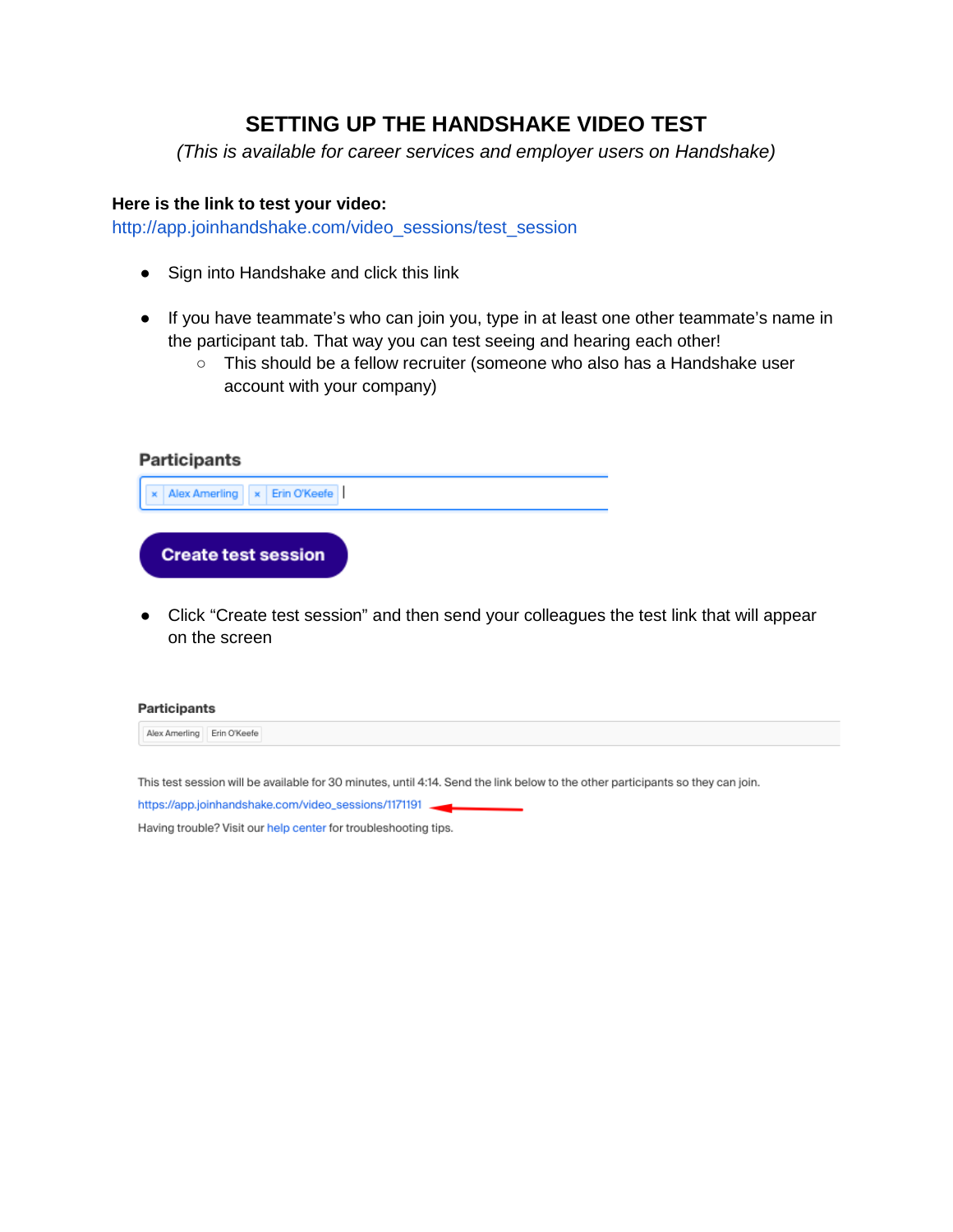# **TIPS WHEN YOU JOIN**

**Go to settings (he three dots in your test screen) and look at your audio and video settings to ensure you're using the right camera and audio source**



**Click "test" to test audio. TIP:** Make sure to disconnect any bluetooth devices.

|                                             | <b>Audio</b> | □ุ่ง Video |  |
|---------------------------------------------|--------------|------------|--|
| Microphone                                  |              |            |  |
| Default - Internal Microphone (Built $\vee$ |              |            |  |
|                                             |              | O          |  |
| <b>Speakers</b>                             |              |            |  |

**TEST JOINING THE VIDEO**